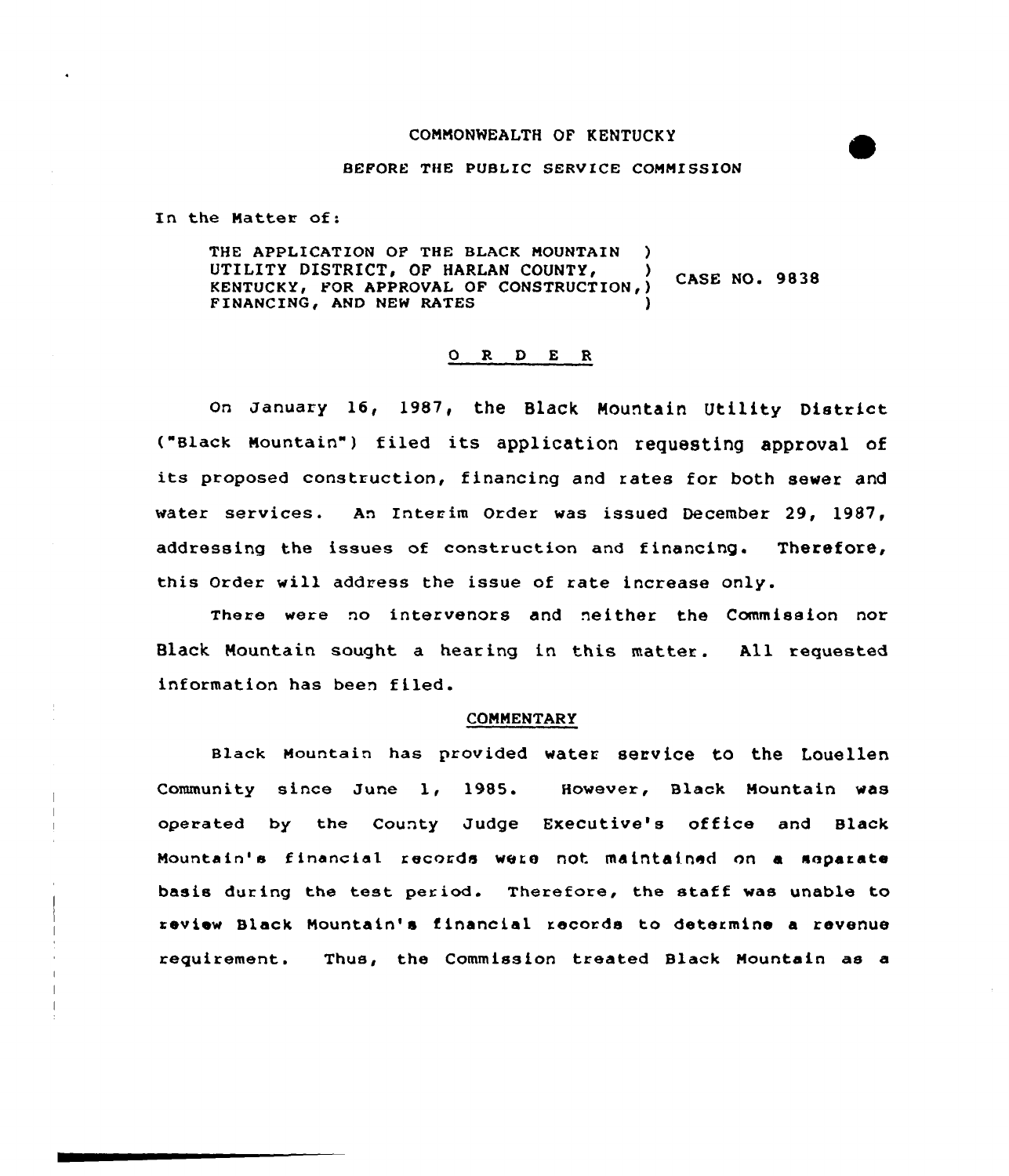newly formed utility and considered both the water and sewer rates as being initial rates.

# TEST PERIOD

As stated above, the Commission is treating Black Mountain as a newly formed utility since test period financial records were unavailable for staff's review. Therefoxe, the Commission relied upon estimated pro forma revenues and expenses to determine Black Mountain's revenue requirement.

# SEWER REVENUE AND EXPENSES FROM PROPOSED OPERATIONS

Black Mountain projected operating revenues and expenses from its sewer division of \$25,062 and \$60,823, respectively. The Commission is of the opinion that the projected operating expenses are generally proper and they have, therefore, been accepted. Black Mountain's projected sewer operations are as follows:

|                         | Proposed Sewer<br>Operations |           |
|-------------------------|------------------------------|-----------|
| OPERATING REVENUE       | ङ                            | 25,062    |
| OPERATING EXPENSES:     |                              |           |
| Water Expense           | s                            | O         |
| Manager Salary          |                              | 8,775     |
| Electric Power          |                              | 16,024    |
| Maintenance Expense     |                              | 10,000    |
| Billing and Collecting  |                              | 340       |
| Audit and Clerical      |                              | 5,200     |
| Miscellaneous Expense   |                              | 3,000     |
| Depreciation Expenses   |                              | 17,484    |
| TOTAL OPERATING EXPENSE | s                            | 60,823    |
| NET OPERATING REVENUE   | Ş                            | (35, 761) |
| OTHER DEDUCTIONS:       |                              |           |
| Interest Expense        |                              |           |
| <b>INCOME</b><br>NET    |                              | 35,761)   |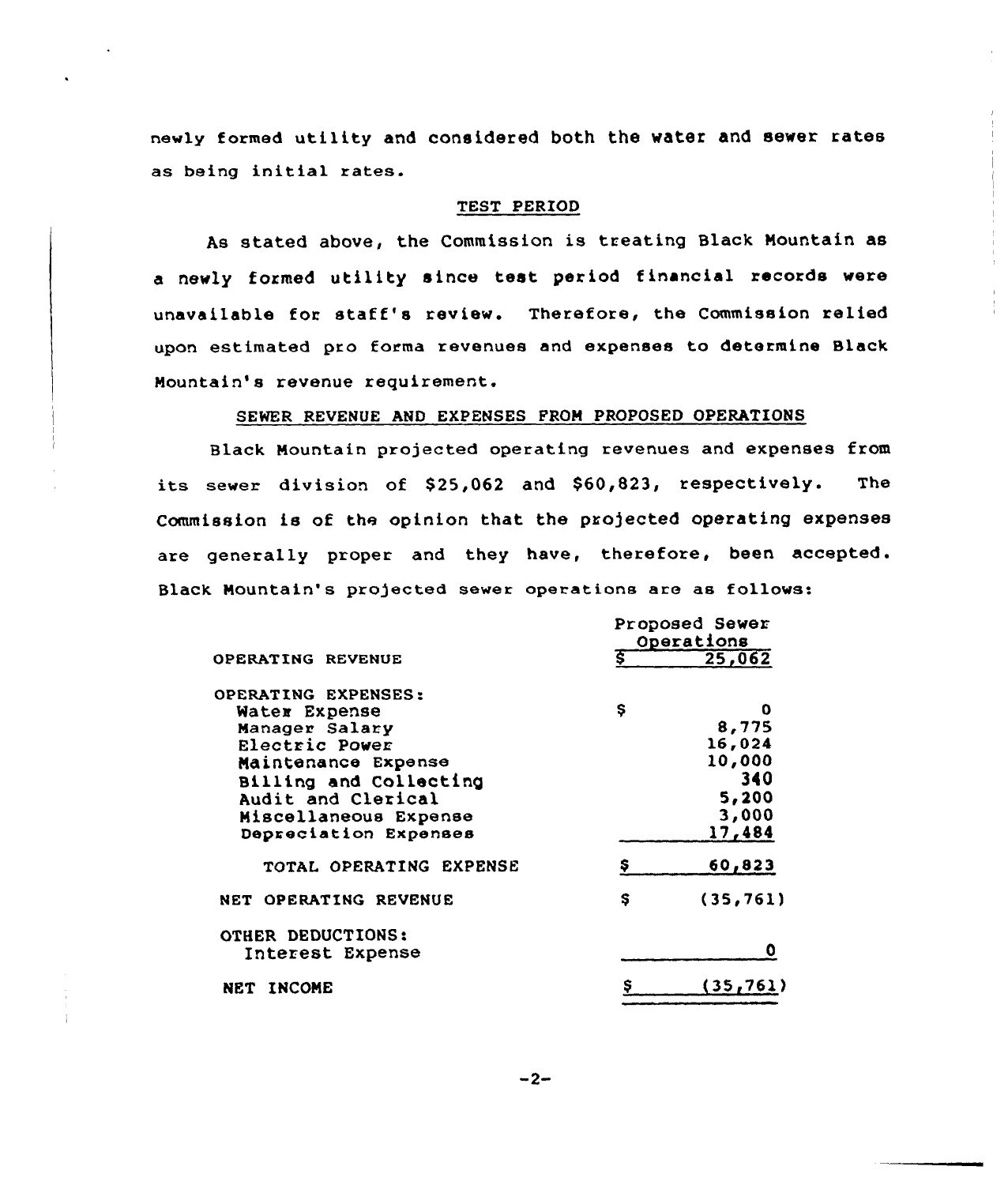### SEWER REVENUE REQUIREMENTS

Black Mountain calculated its revenue requirement on the combined operations of the sewer and water division and then divided the total requirement between the two divisions. Since all water customers do not receive sewer service the Commission is of the opinion that Black Mountain's proposed method of calculating the revenue requirements would cause a crosssubsidization of the sewer service. The Commission is further of the opinion that it would be more correct to treat each of the divisions' revenue requirements as a stand-alone utility, to negate the possibility of cross-subsidization between the sever and water divisions. This results in a shifting of the revenue burden only and not a measurable change in the overall revenue requirement of the combined operations.

The Commission has used the operating ratio method as the basis for determining sever rates in the past and has found it to be a fair, just and reasonable method to both the utility and the customer. Black Mountain's proposed sewer operations would provide Black Mountain with an operating ratio of 242.69 percent.<sup>1</sup> The Commission is of the opinion that an operating ratio of 88 percent is fair, just and reasonable in that it will allow Black Mountain ample opportunity to pay its operating expenses and provide for future equity growth. This would require an increase

l \$60,823 (proposed sewer revenue)/\$ 25,062 (proposed sewer revenue) =  $242.69%$ .<br>-3-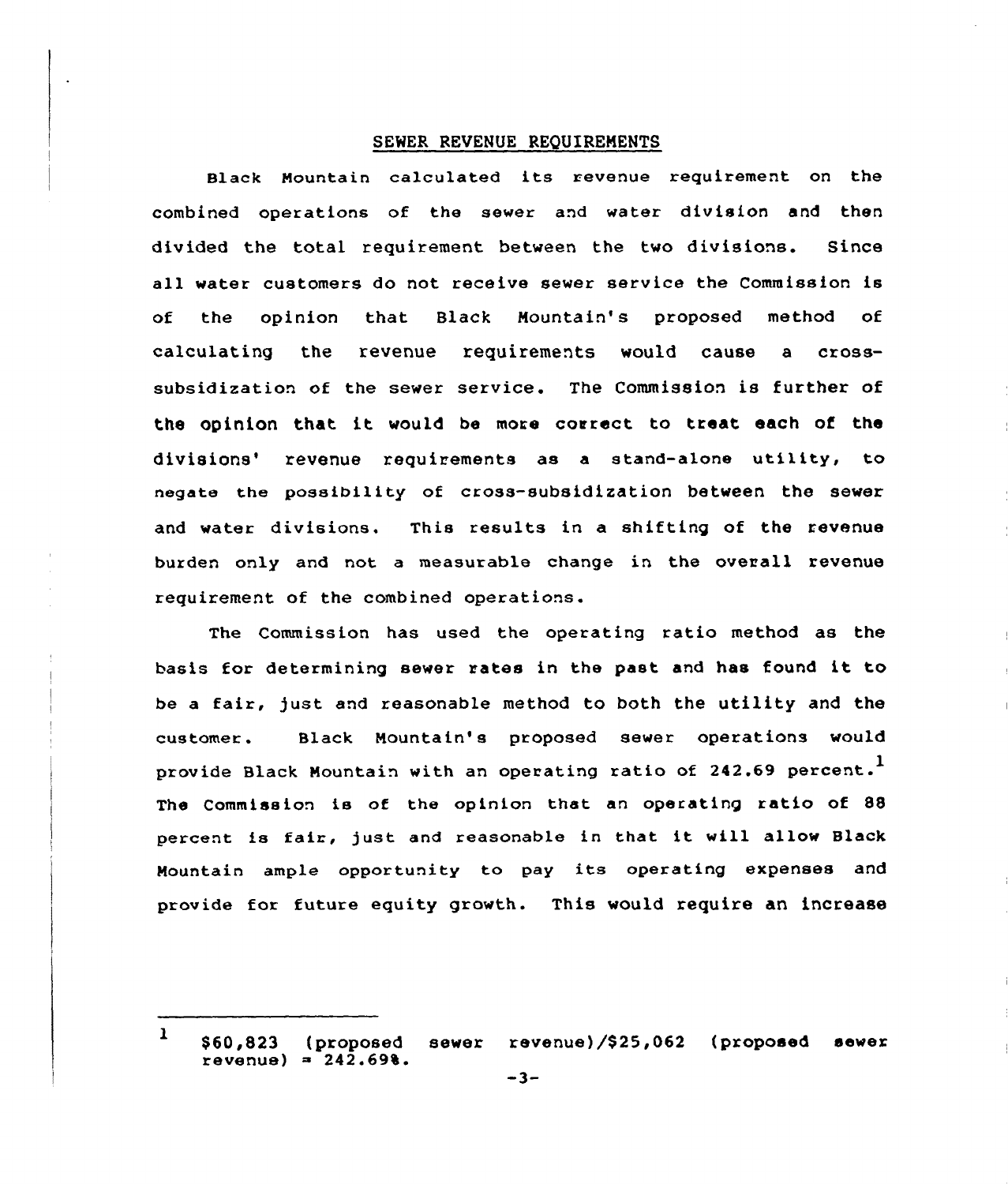of \$24,187, above the requested amount, calculated in the following manner:

| Proposed Operating Expenses Less |          |
|----------------------------------|----------|
| Depreciation Expense Divided     |          |
| By 88% (\$43,339 $\div$ 88%)     | \$49,249 |
| LESS: Proposed Operating Revenue | 25,062   |
| Required Revenue Increase        | \$24,187 |
|                                  |          |

Under normal cixcumstances the Commission would calculate Black Mountain's revenue requirement inclusive of depreciation expense. However, in this instance it was determined that the inclusion would result in excessively high monthly sewer rates and might cause rate-shack. Black Mountain, throughout this proceeding, has expressed its concexn with the levels of both its sewer and water rates and agreed with staff<sup>2</sup> that depreciation expense should not be included in the revenue requirement calculation. In eliminating depreciation expense from the determination of the revenue requirement, the Commission is concerned that it might not allow an adequate surplus necessary for equity growth; however, the Commission restates that the financial data is only projections and estimates provided by Black Mountain. Therefore, the Commission grants Black Mountain's sewer division rates which should produce \$49,249, but advises Black Mountain to review its financial position after one year of operations and take the appropriate action it deems necessary.

<sup>2</sup>

Phone conversation between Nark Prost and Jerry Johnson of Black Mountain, on January 18, 1988.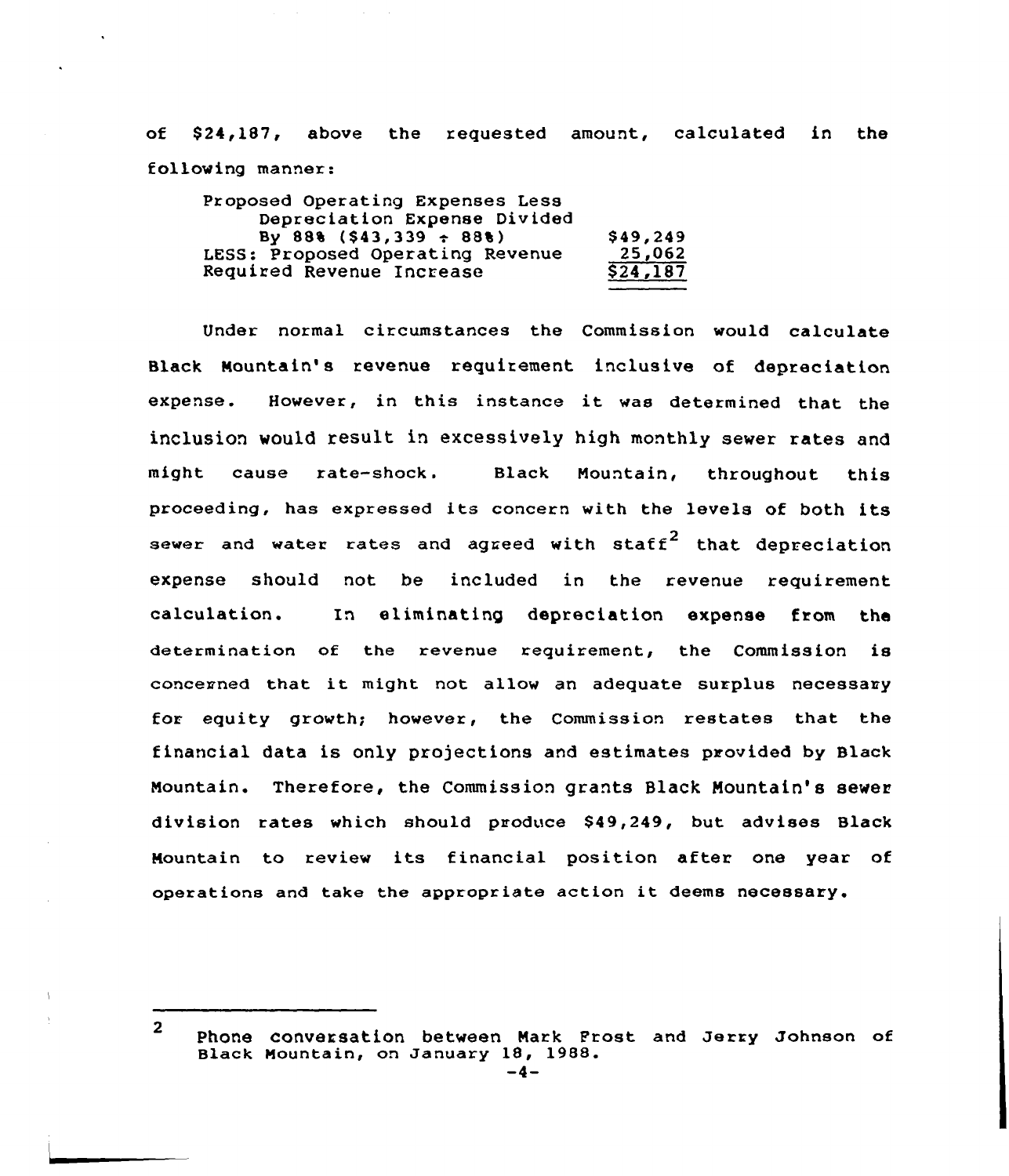The Commission will also monitor Black Mountain's financial condition through review of Black Mountain's annual reports for the purpose of determining what, if any, future rate adjustments might be required. Further, the Commission is not precluded fram determining Black Mountain's future revenue requirement based on the inclusion of depreciation expense.

# WATER REVENUE AND EXPENSES FROM PROPOSED OPERATIONS

Black Mountain projected operating revenues and expenses fran its water division of \$117,818 and \$58,806, respectively. The Commission is of the opinion that the projected operating expenses are generally proper and they have, therefore, been accepted . Black Mountain's projected water operations are as follows:

|                          |    | Proposed Water<br>Operations |
|--------------------------|----|------------------------------|
| OPERATING REVENUE        | S  | 117,818                      |
| OPERATING EXPENSES:      |    |                              |
| Water Expense            |    | 11,136                       |
| Manager Salary           |    | 4,725                        |
| Electric Power           |    | 3,297                        |
| Maintenance Expense      |    | 5,000                        |
| Billing and Collecting   |    | 1,115                        |
| Audit and Clerical       |    | 2,800                        |
| Miscellaneous Expense    |    | 2,000                        |
| Depreciation Expenses    |    | 28,733                       |
| TOTAL OPERATING EXPENSE  |    | 58,806                       |
| NET OPERATING REVENUE    |    | 59,012                       |
| <b>OTHER DEDUCTIONS:</b> |    |                              |
| Interest Expense         |    | 7,500                        |
| <b>INCOME</b><br>NET     | \$ | 51,512                       |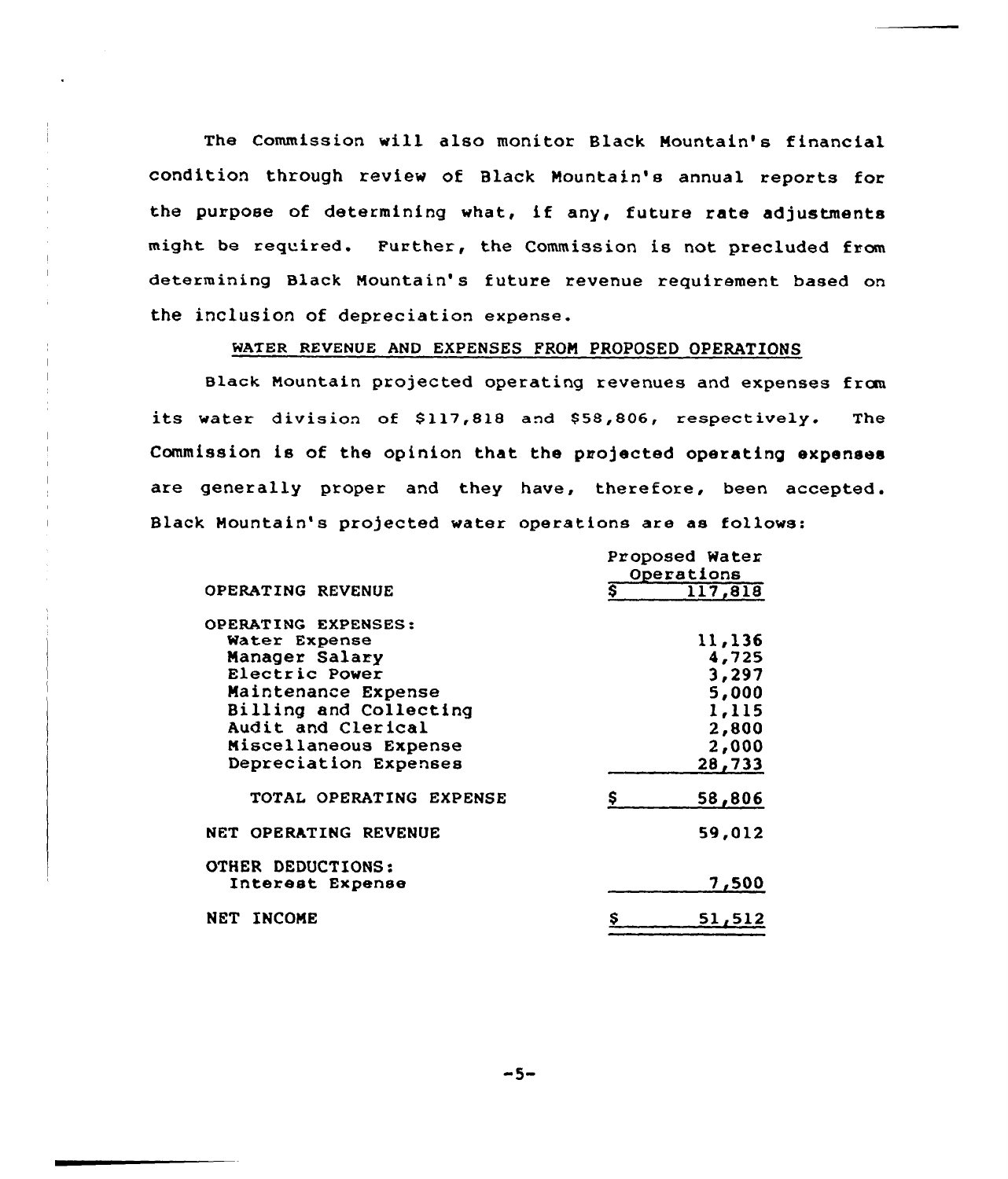#### WATER REVENUE REQUIREMENTS

Black Nountain's annual debt service based on debt proposed in this proceeding is  $$8,525.^3$  Black Mountain's requested net operating income of \$59,012 provides a debt service coverage ("DSC") of 6.92X. The Commission, as stated in a previous section, has recalculated Black Mountain's revenue requirement for the waten division as a stand-alone entity and is of the opinion that a DSC of 1.2X is fair, just and reasonable in that it will allow Black Mountain ample opportunity to pay its operating expenses, its annual debt payment and provide for future equity growth. A DSC of 1.2X would require a decrease of \$48,782 calculated in the following manner:

| 1.2X Debt Service (\$8,525 X 1.2) | \$10,230        |
|-----------------------------------|-----------------|
| Add: Proposed Operating Expenses  | 58,806          |
| Required Revenue                  | \$69,036        |
| Less: Proposed Operating Revenue  | 117,818         |
| Decrease Revenue Requirement      | <b>\$48,782</b> |

The Commission will allow Black Nountain's water division rates which produce \$69,036, rather than the requested amount of \$ 117,818. The Commission reiterates that the reason for the drastic decrease in water revenues ie due to the elimination of cross-subsidization and is only a shifting of the revenue burden from the water division to the sewer division.

<sup>3 5-</sup>Year Average (Interest Expense) \$7,425<br>5-Year Average (Principal Payment) 1,100 5-Year Average (Principal Payment) 1,100<br>5-Year Average Debt Service 58,525 5-Year Average Debt Service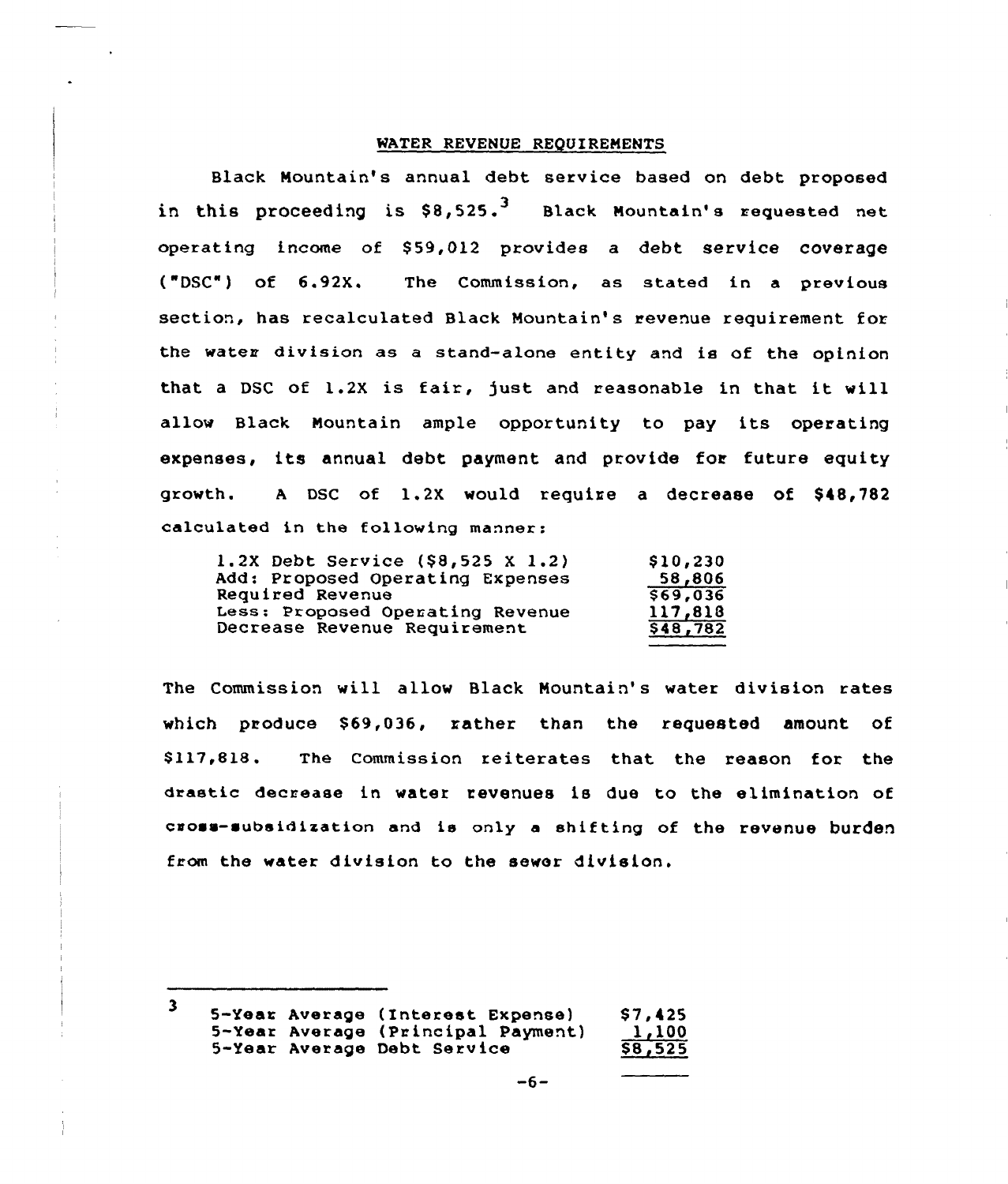### RATE DESIGN

Exhibit <sup>K</sup> of Black Nountain's application included an initial wastewater rate schedule, a schedule of water rates, and a proposed tap-on fee. In Case No. 9001, $^{\textbf{4}}$  the Commission ordered a flat rate for water service; however, in this proceeding Black Nountain has proposed a declining block rate schedule. The Commission cnncurs with Black Mountain that a declining block rate schedule is more appropriate for water service than a flat rate.

On October 7, 1987, an informal conference was held in Harlan, Kentucky. In response to that conference, Black Mountain filed with the Commission on December  $7, 1987,$  an updated economic report that included a revised waste water and water rate schedule and a billing analysis. On December 15, 1987, Black Nountain filed justification for its proposed tap-on fee.

Based on the information filed, the commission is of the opinion that the rates and charges proposed by Black Nountain cannot be approved. However, based on the revenue requirement allowed in this case, the rates and charges set out in Appendix <sup>A</sup> should produce revenues sufficient to cover Black Nountain's operating expenses and should be approved for services rendered.

# OTHER ISSUES

#### Financial Records

Black Mountain will be providing both sewer and water service to its customers. The Commission instructs Black Mountain, in

<sup>4</sup> The Application of the County of Harlan, Kentucky, for a<br>Certificate of Convenience and Necessity and Approval of Proposed Financing.  $-7-$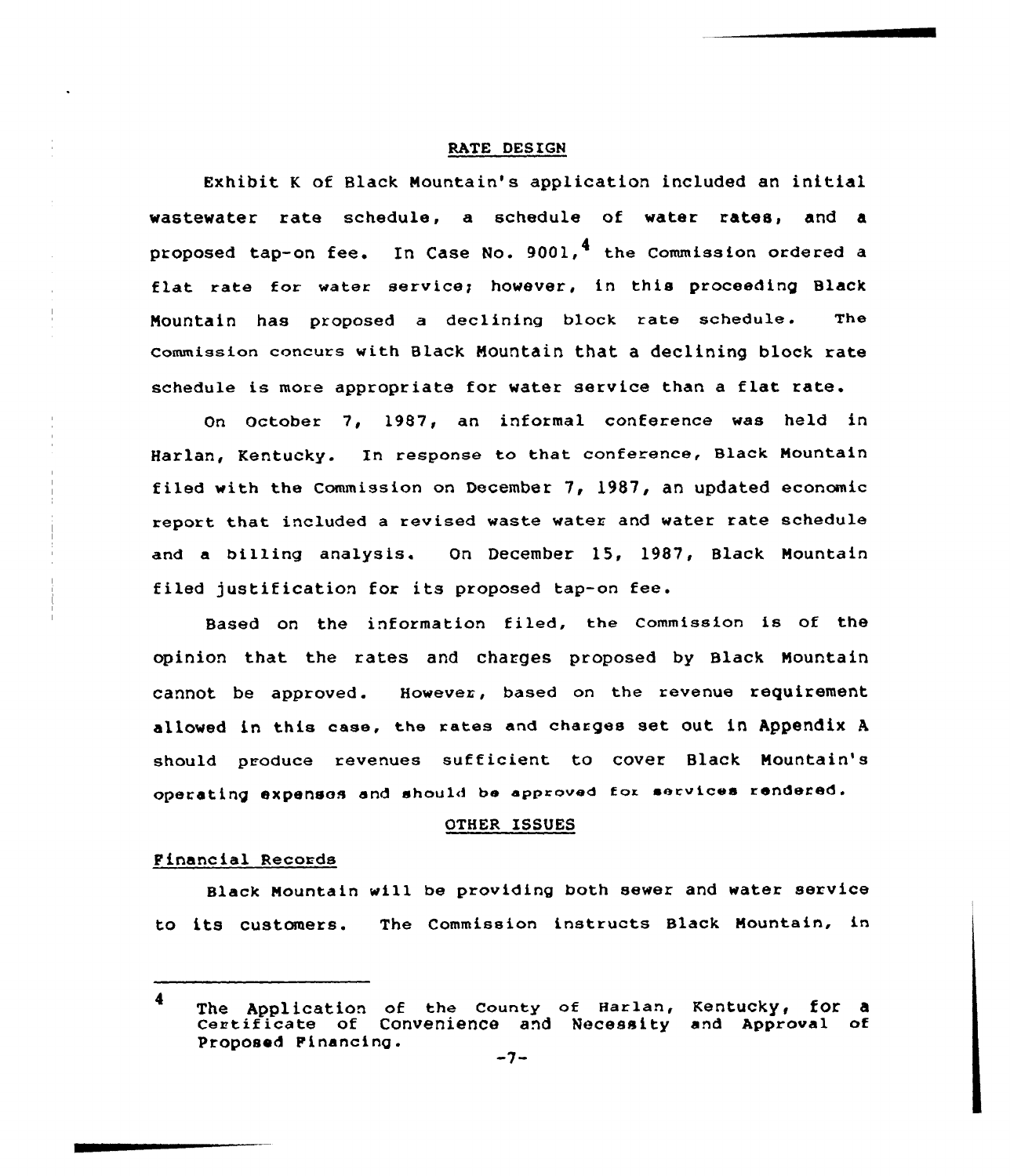order to assure that cross-subsidization between the two divisions does not exist in the future, that financial records be maintained on a separate basis. The Commission also advises Black Mountain that its methodology in allocating common expenses will be reviewed in future pmoceedings and to carefully evaluate any methodology proposed.

# FINDINGS AND ORDERS

The Commission, after consideration of the evidence of record and being advised, is of the opinion and finds that:

1. The wastewater rates proposed by Black Mountain would produce revenues insufficient to cover its operating expenses and, therefore, should be denied.

2. The water rates proposed by Black Nountain would produce revenues in excess of those found reasonable herein and should be denied.

3. The rates and charges in Appendix A are the fair, just, and reasonable rates and charges to be chamged by Black Mountain in that they should produce annual revenues of \$49,249 for sewer service and \$69,036 for water service.

4. Within 30 days of the date of this Order, Black Mountain should file with this Commission tamiff sheets setting out its rules and regulations, and the rates approved herein.

5. Black Mountain should file <sup>a</sup> separate tariff for wastewater and water service.

 $-8-$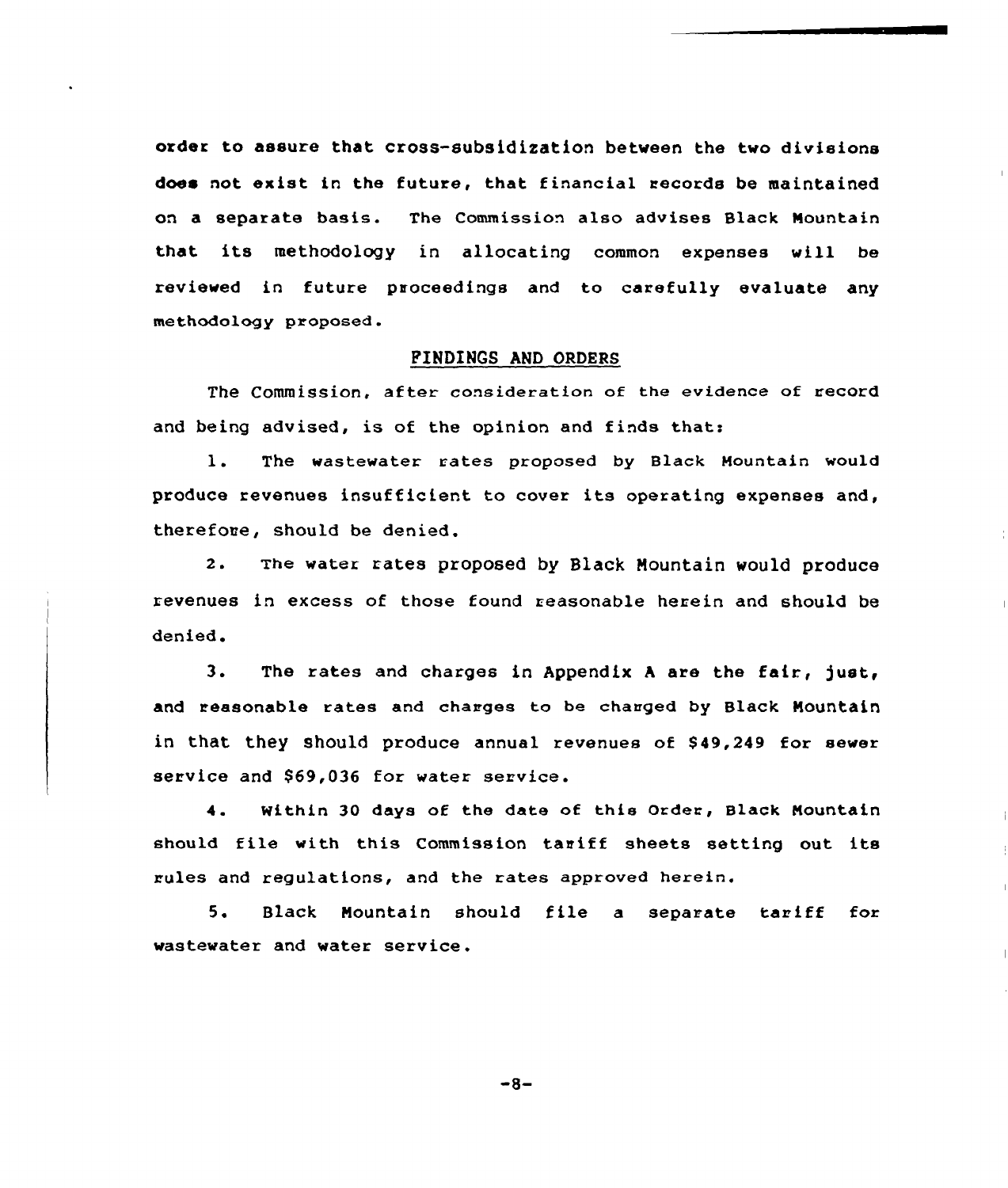IT IS THEREFORE ORDERED that:

1. The proposed rates and charges in Black Mountain's revised economic study filed December 7, 1987, be and they hereby are denied.

2. The rates and charges in Appendix <sup>A</sup> are the fair, )ust and reasonable rates and charges to be charged by Black Mountain for wastewater and water services rendered on and after the date of this Order.

3. Within 30 days of the date of this Order, Black Mountain shall file with this Commission its tariff sheets setting out its rules and regulations and the rates approved herein.

4. Black Mountain shall file <sup>a</sup> separate tariff fox wastewater and water service.

Done at Frankfort, Kentucky, this 29th day of January, 1988.

PUBLIC SERVICE COMMISSION

<u>had D. Hemanyl</u>

Vice Chairma

. Klaur sione

ATTEST:

Executive Director